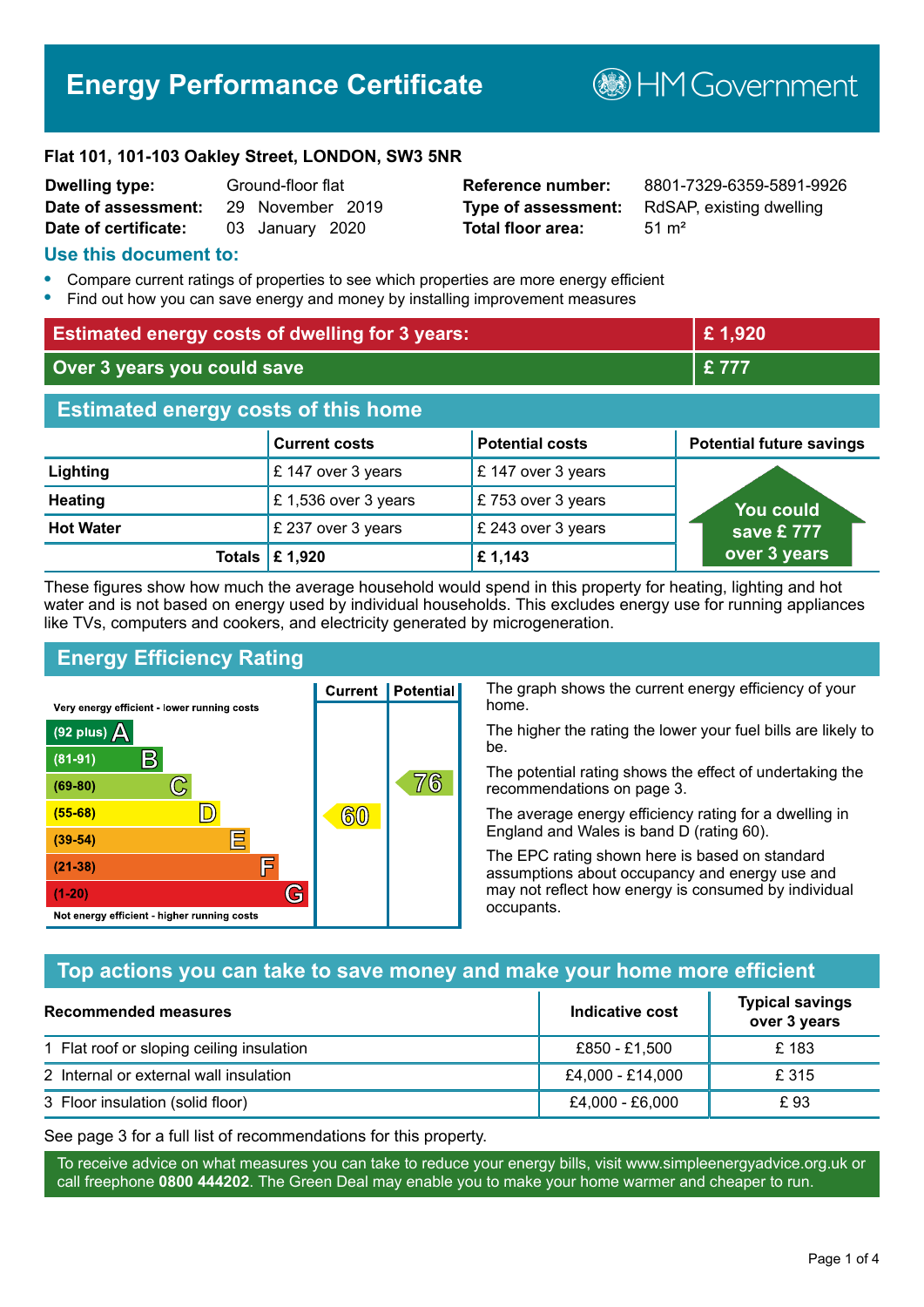**Energy Performance Certificate**

## **Summary of this home's energy performance related features**

| <b>Element</b>        | <b>Description</b>                             | <b>Energy Efficiency</b> |
|-----------------------|------------------------------------------------|--------------------------|
| Walls                 | Solid brick, as built, no insulation (assumed) | *****                    |
| Roof                  | Flat, no insulation (assumed)                  | *****                    |
| Floor                 | Solid, no insulation (assumed)                 |                          |
| Windows               | Single glazed                                  | *****                    |
| Main heating          | Boiler and radiators, mains gas                | ★★★★☆                    |
| Main heating controls | Room thermostat only                           | ★★☆☆☆                    |
| Secondary heating     | Room heaters, electric                         |                          |
| Hot water             | From main system                               | ★★★★☆                    |
| Lighting              | Low energy lighting in 83% of fixed outlets    | *****                    |

Current primary energy use per square metre of floor area: 282 kWh/m² per year

The assessment does not take into consideration the physical condition of any element. 'Assumed' means that the insulation could not be inspected and an assumption has been made in the methodology based on age and type of construction.

#### **Low and zero carbon energy sources**

Low and zero carbon energy sources are sources of energy that release either very little or no carbon dioxide into the atmosphere when they are used. Installing these sources may help reduce energy bills as well as cutting carbon. There are none provided for this home.

# **Your home's heat demand**

For most homes, the vast majority of energy costs derive from heating the home. Where applicable, this table shows the energy that could be saved in this property by insulating the loft and walls, based on typical energy use (shown within brackets as it is a reduction in energy use).

| <b>Heat demand</b>           | <b>Existing dwelling</b> | Impact of loft<br>insulation | Impact of cavity<br>wall insulation | Impact of solid<br>wall insulation |
|------------------------------|--------------------------|------------------------------|-------------------------------------|------------------------------------|
| Space heating (kWh per year) | 6.944                    | N/A                          | N/A                                 | (1,748)                            |
| Water heating (kWh per year) | 1.721                    |                              |                                     |                                    |

You could receive Renewable Heat Incentive (RHI) payments and help reduce carbon emissions by replacing your existing heating system with one that generates renewable heat, subject to meeting minimum energy efficiency requirements. The estimated energy required for space and water heating will form the basis of the payments. For more information, search for the domestic RHI on the www.gov.uk website.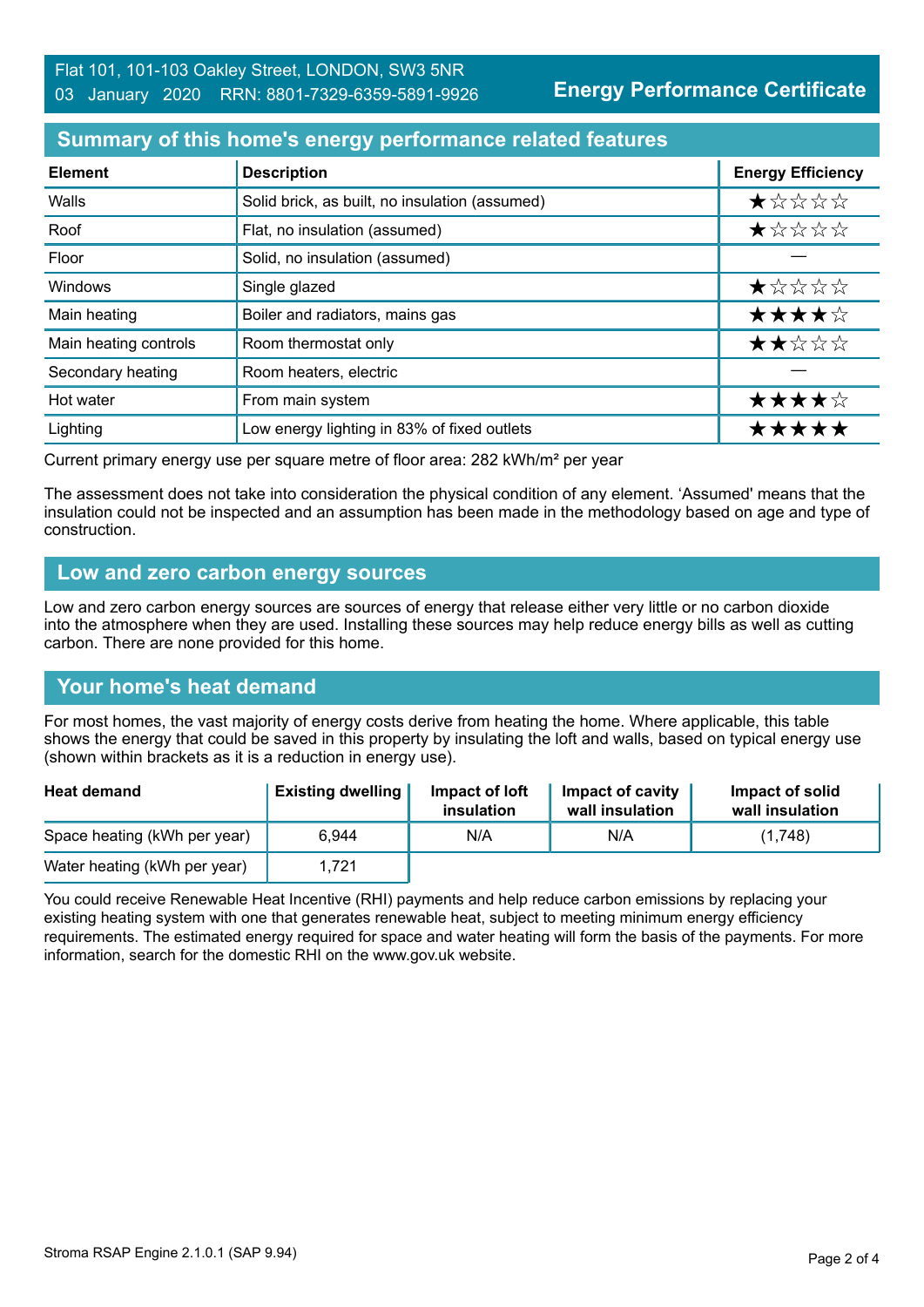#### Flat 101, 101-103 Oakley Street, LONDON, SW3 5NR 03 January 2020 RRN: 8801-7329-6359-5891-9926

#### **Recommendations**

The measures below will improve the energy performance of your dwelling. The performance ratings after improvements listed below are cumulative; that is, they assume the improvements have been installed in the order that they appear in the table. To receive advice on what measures you can take to reduce your energy bills, visit www.simpleenergyadvice.org.uk or call freephone 0800 444202. Before installing measures, you should make sure you have secured the appropriate permissions, where necessary. Such permissions might include permission from your landlord (if you are a tenant) or approval under Building Regulations for certain types of work.

| <b>Recommended measures</b>                                       | Indicative cost  | <b>Typical savings</b><br>per year | <b>Rating after</b><br>improvement |
|-------------------------------------------------------------------|------------------|------------------------------------|------------------------------------|
| Flat roof or sloping ceiling insulation                           | £850 - £1,500    | £61                                | <b>D64</b>                         |
| Internal or external wall insulation                              | £4,000 - £14,000 | £105                               | <b>C70</b>                         |
| Floor insulation (solid floor)                                    | £4,000 - £6,000  | £ 31                               | C72                                |
| Draught proofing                                                  | £80 - £120       | £5                                 | C72                                |
| Replace single glazed windows with low-E double<br>glazed windows | £3,300 - £6,500  | £ 57                               | C76                                |

# **Financial Support and the Green Deal**

Green Deal Finance allows you to pay for some of the cost of your improvements in instalments under a Green Deal Plan (note that this is a credit agreement, but with instalments being added to the electricity bill for the property). The availability of a Green Deal Plan will depend upon your financial circumstances. There is a limit to how much Green Deal Finance can be used, which is determined by how much energy the improvements are estimated to **save** for a 'typical household'.

You may also be able to obtain support towards repairs or replacements of heating systems and/or basic insulation measures under the ECO scheme, provided that you are in receipt of qualifying benefits or tax credits. To learn more about this scheme and the rules about eligibility, visit www.simpleenergyadvice.org.uk or call freephone **0800 444202** for England and Wales.